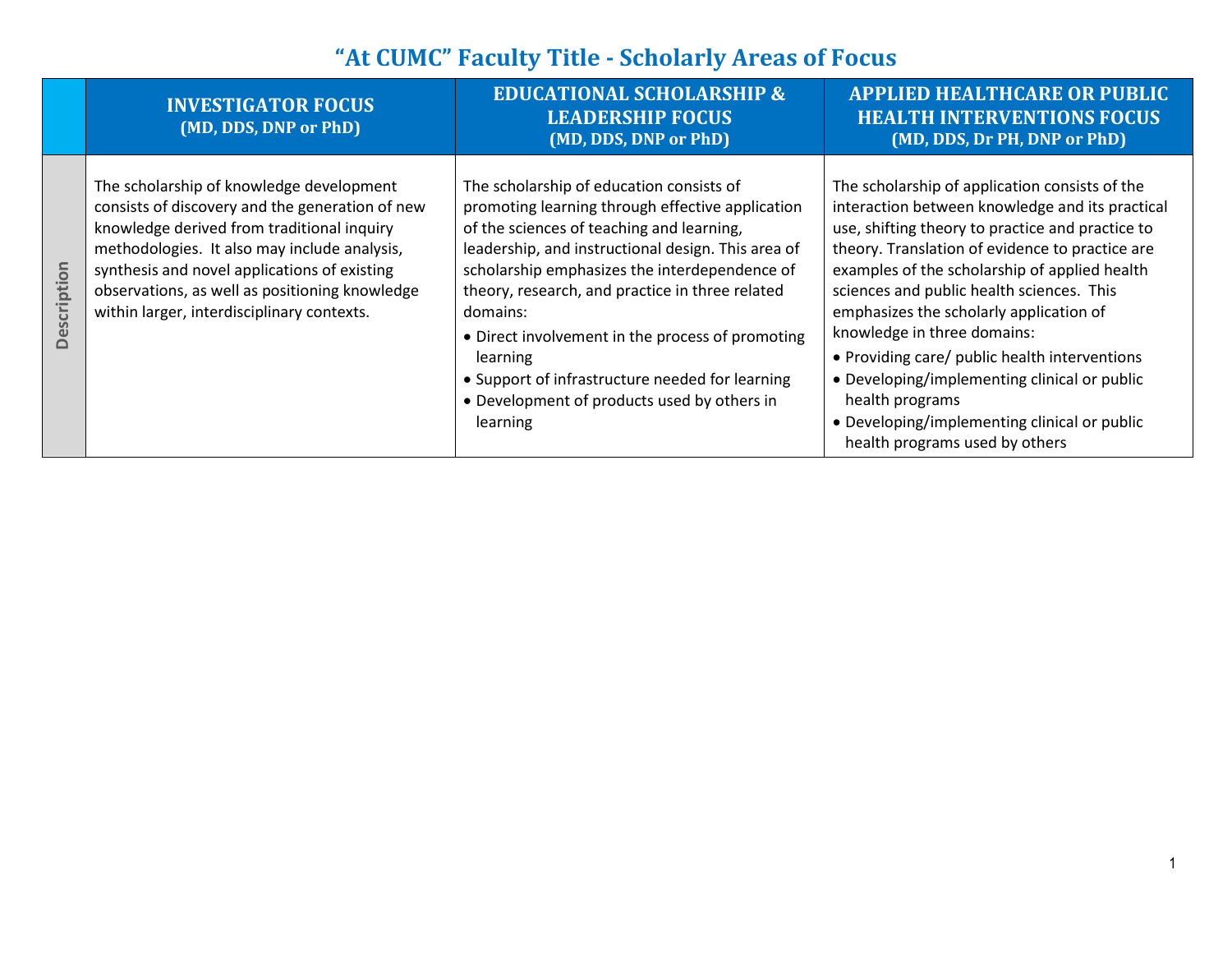|                          | <b>INVESTIGATOR FOCUS</b><br>(MD, DDS, DNP or PhD)                                                                                                                                                                                                                                                                                                                                                                                                                                                                                                                                                                                                                                                                                                                                                                                                                                              | <b>EDUCATIONAL SCHOLARSHIP &amp;</b><br><b>LEADERSHIP FOCUS</b><br>(MD, DDS, DNP or PhD)                                                                                                                                                                                                                                                                                                                                                                                                                                                                                                                                                                                                                                                                                                                                                                                                                                                                                                                                                                                                                                                                                                             | <b>APPLIED HEALTHCARE OR PUBLIC</b><br><b>HEALTH INTERVENTIONS FOCUS</b><br>(MD, DDS, Dr PH, DNP or PhD)                                                                                                                                                                                                                                                                                                                                                                                                                                                                                                                                                                                                                                                                                                                                                                                                                                                                                                                                                                                                                                                                                                                                                                                                                                                                                                                  |
|--------------------------|-------------------------------------------------------------------------------------------------------------------------------------------------------------------------------------------------------------------------------------------------------------------------------------------------------------------------------------------------------------------------------------------------------------------------------------------------------------------------------------------------------------------------------------------------------------------------------------------------------------------------------------------------------------------------------------------------------------------------------------------------------------------------------------------------------------------------------------------------------------------------------------------------|------------------------------------------------------------------------------------------------------------------------------------------------------------------------------------------------------------------------------------------------------------------------------------------------------------------------------------------------------------------------------------------------------------------------------------------------------------------------------------------------------------------------------------------------------------------------------------------------------------------------------------------------------------------------------------------------------------------------------------------------------------------------------------------------------------------------------------------------------------------------------------------------------------------------------------------------------------------------------------------------------------------------------------------------------------------------------------------------------------------------------------------------------------------------------------------------------|---------------------------------------------------------------------------------------------------------------------------------------------------------------------------------------------------------------------------------------------------------------------------------------------------------------------------------------------------------------------------------------------------------------------------------------------------------------------------------------------------------------------------------------------------------------------------------------------------------------------------------------------------------------------------------------------------------------------------------------------------------------------------------------------------------------------------------------------------------------------------------------------------------------------------------------------------------------------------------------------------------------------------------------------------------------------------------------------------------------------------------------------------------------------------------------------------------------------------------------------------------------------------------------------------------------------------------------------------------------------------------------------------------------------------|
| Major Focus <sup>*</sup> | The expectation for faculty in concentrating on<br>this area of focus will be a major investment of<br>time in supported investigative work, which may<br>include basic, translational, population based,<br>clinical and educational research. Technology<br>development and membership in multidisciplinary<br>investigational teams with would also be<br>appropriate. Research may be in any discipline<br>related to health sciences, including but not<br>limited to:<br>• Laboratory research<br>• Clinical and translational research<br>• Population based research<br>• Health services/Policy/Economics<br>• Outcomes research<br>· Biostatistics, Bioinformatics<br>• Novel applications of existing technologies or<br>treatments<br>• Multidisciplinary research team membership<br>with a critical, unique role<br>· Pedagogical research<br>• Humanities in the health sciences | The expectation for faculty concentrating on this<br>area of focus will be a major investment of time in<br>teaching, mentoring, evaluation, learning<br>assessment; course or curriculum leadership; and<br>the development of enduring educational<br>materials.<br>Examples, by domain, include:<br>Involvement in the process of learning<br>• Lecturing,<br>• Facilitating small groups,<br>• Conducting laboratory tutorials,<br>• Precepting students, conducting teaching<br>rounds,<br>• Mentoring trainees, serving on thesis<br>committees,<br>• Preparing and administering knowledge or<br>performance assessments<br>Support of the infrastructure needed for learning<br>• Course development and leadership;<br>• Curricular development and leadership;<br>· Course, clerkship, program, or fellowship<br>leadership<br>• Leadership on education governance<br>committees and task forces<br>. Involvement on committees that set curriculum<br>guidelines/standards<br>Development of educational products used for<br>learning<br>• Authorship (both paper and electronic) of<br>textbooks, tutorials, problem sets, teaching<br>cases, simulation scenarios, or image libraries | The expectation for faculty concentrating on this<br>area of focus is superb performance as clinicians<br>or public health practitioners within their<br>discipline. Almost always faculty will also be<br>expected to demonstrate excellence in selected<br>educational activity as well, with an emphasis on<br>excellence in teaching (i.e., the first of three<br>domains in pedagogy track).<br>Examples, by domain within this track, include:<br><b>Providing Care</b><br>• Excellent reputation as an authority in a clinical<br>or public health specialty and expert clinician or<br>public health practitioner<br>• Leadership in clinical or public health<br>professional societies or election to<br>distinguished societies<br>Developing/Implementing Clinical Programs<br>• Recognition by peers of clinical or public health<br>leadership by participation in guideline writing,<br>clinical quality assurance or development and<br>application of clinical or public health<br>interventions<br>• Participation in projects to monitor clinical or<br>public health outcomes<br>• Participation in quality improvement programs<br>• Clinical or public health program development<br>and leadership<br>Developing/Implementing Clinical Programs Used<br>by Others<br>• Clinical or public health reports, textbook<br>chapters<br>• Providing care, developing programs widely 2<br>used by others |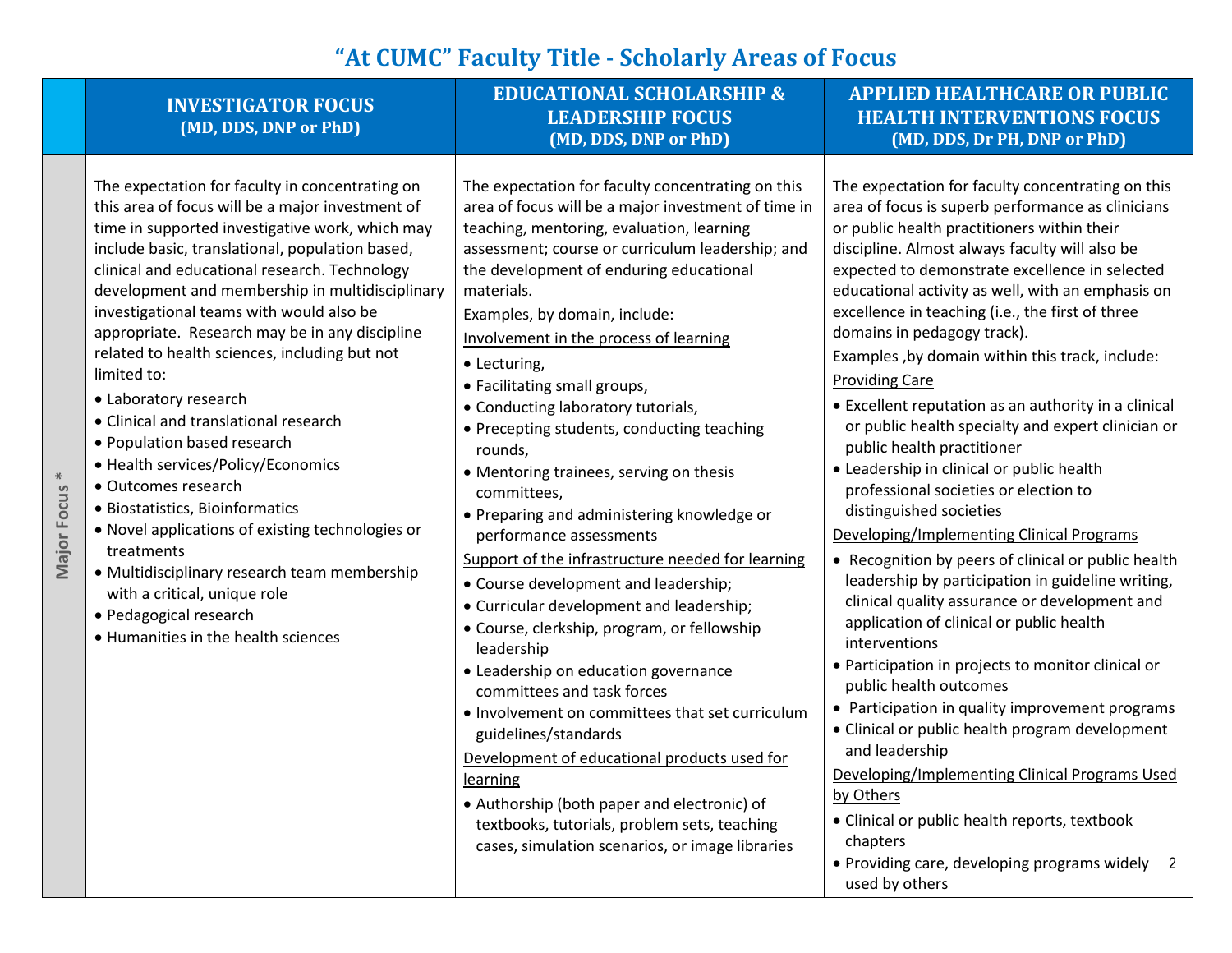**EDUCATIONAL SCHOLARSHIP &** 

| <b>INVESTIGATOR FOCUS</b><br>(MD, DDS, DNP or PhD)                                                                                                                                                                                                                                                                                                                                                                                                                                                                                                                                                                                                                                                                                                                                                                                                                                                                                                                                                                                                                                                                                                                                                                                                                   | <b>EDUCATIONAL SCHOLARSHIP &amp;</b><br><b>LEADERSHIP FOCUS</b><br>(MD, DDS, DNP or PhD)                                                                                                                                                                                                                                                                                                                                                                                                                                                                                                                                                                                                                                                                                                                                                                                                                                                                                                                                                                                                                                                                                                                                                                                                                                                                                                                                                                                                                                                                                                                                                                                                                                                                                                                               | <b>APPLIED HEALTHCARE OR PUBLIC</b><br><b>HEALTH INTERVENTIONS FOCUS</b><br>(MD, DDS, Dr PH, DNP or PhD)                                                                                                                                                                                                                                                                                                                                                                                                                                                                                                                                                                                                                                                                                                                                                                                                                                                                                                                                                                                                                                                                                                                     |
|----------------------------------------------------------------------------------------------------------------------------------------------------------------------------------------------------------------------------------------------------------------------------------------------------------------------------------------------------------------------------------------------------------------------------------------------------------------------------------------------------------------------------------------------------------------------------------------------------------------------------------------------------------------------------------------------------------------------------------------------------------------------------------------------------------------------------------------------------------------------------------------------------------------------------------------------------------------------------------------------------------------------------------------------------------------------------------------------------------------------------------------------------------------------------------------------------------------------------------------------------------------------|------------------------------------------------------------------------------------------------------------------------------------------------------------------------------------------------------------------------------------------------------------------------------------------------------------------------------------------------------------------------------------------------------------------------------------------------------------------------------------------------------------------------------------------------------------------------------------------------------------------------------------------------------------------------------------------------------------------------------------------------------------------------------------------------------------------------------------------------------------------------------------------------------------------------------------------------------------------------------------------------------------------------------------------------------------------------------------------------------------------------------------------------------------------------------------------------------------------------------------------------------------------------------------------------------------------------------------------------------------------------------------------------------------------------------------------------------------------------------------------------------------------------------------------------------------------------------------------------------------------------------------------------------------------------------------------------------------------------------------------------------------------------------------------------------------------------|------------------------------------------------------------------------------------------------------------------------------------------------------------------------------------------------------------------------------------------------------------------------------------------------------------------------------------------------------------------------------------------------------------------------------------------------------------------------------------------------------------------------------------------------------------------------------------------------------------------------------------------------------------------------------------------------------------------------------------------------------------------------------------------------------------------------------------------------------------------------------------------------------------------------------------------------------------------------------------------------------------------------------------------------------------------------------------------------------------------------------------------------------------------------------------------------------------------------------|
| The value of individual faculty accomplishments<br>will be based on the quantity and quality of the<br>particular form of scholarship. Evidence of<br>quantity will tend to focus on the number of<br>products documented. Evidence of quality will<br>tend to be based on peer review within<br>meaningful communities of practice (e.g., editorial<br>boards, funding study sections).<br>Examples include:<br>. Publication of research findings, that contribute<br>new observations or that synthesize existing<br>knowledge in a way that enhances the<br>discipline.<br>• Research presentations at national meetings,<br>national recognition of leadership in a discipline<br>by virtue of invited presentations.<br>• Research support from federal, foundation or<br>industry derived or primarily in a collaborative<br>role as part of a research team.<br>• Invited professorships, and lectures<br>• Development of innovative public health or<br>clinical technology and/or<br>interventions/treatments<br>• Membership on multidisciplinary or<br>collaborative research teams, in which the<br>faculty member's contribution is substantive<br>and recognizable.<br>• Membership on research advisory panels.<br>• Membership on editorial boards | The value of individual faculty accomplishments within<br>the three domains of the educator area of focus varies<br>according to the degree of quantity, quality, and<br>scholarship documented in submitted evidence of the<br>accomplishment.<br>Evidence of quantity tends to be countable units such<br>as contact hours, number of learners, numbers of<br>pages, etc.<br>Evidence of <b>guality</b> tends to be based on learner or<br>peer perceptions of process (i.e., learner ratings of<br>teaching) or the degree to which objectives were<br>achieved (i.e., student test scores).<br>Evidence of scholarship is based on peer review and<br>subsequent inclusion of the methods and/or outputs<br>into a 'shared understanding' within meaningful<br>communities of practice. These communities can be<br>local (e.g., NYPH residency program directors), regional<br>(e.g., geographically based subgroups within a<br>professional society), national or international (interest<br>group within a professional society).<br>While quantity and quality is manifest in all educational<br>accomplishments, scholarship is usually manifest in<br>those accomplishments where faculty have explicitly<br>presented a product in a form that can be peer<br>reviewed and made beneficial to others within the<br>community. Examples include:<br>• Presentation of work at professional meeting<br>• Development of teaching materials in both paper,<br>electronic formats, and simulation technologies<br>• New curricular offerings, and written syllabi<br>• Development of educational methodology,<br>educational assessment tools.<br>• Descriptions of educational innovations<br>• Involvement on local or national committees that set<br>curriculum or other educational guidelines/standards | The value of individual faculty accomplishments will<br>be based on the faculty member's recognition as an<br>expert within a clinical or public health discipline.<br>Evidence will tend to consist of the quantity and<br>quality of specific documented events or products,<br>with emphasis given to those that represent a form<br>of scholarship (i.e., involve some form of peer<br>review).<br>Examples include:<br>• Recognition as an expert clinician<br>· Invitations to give lectures, demonstrations,<br>projects, training sessions<br>• Case presentations,<br>• Participation in quality improvement/ practice<br>guideline development<br>• Clinical or public health evaluations or policy<br>development<br>• Leadership in national societies of clinical or public<br>health discipline<br>• Review publications related to clinical or public<br>health specialty<br>• Editorial board membership of discipline specific<br>publications<br>• Awards related to clinical or public health<br>expertise<br>• Influence on innovations in clinical or public health<br>practice<br>• Notable contributions of especial importance<br>within CUMC related to the clinical or public health<br>discipline |
|                                                                                                                                                                                                                                                                                                                                                                                                                                                                                                                                                                                                                                                                                                                                                                                                                                                                                                                                                                                                                                                                                                                                                                                                                                                                      |                                                                                                                                                                                                                                                                                                                                                                                                                                                                                                                                                                                                                                                                                                                                                                                                                                                                                                                                                                                                                                                                                                                                                                                                                                                                                                                                                                                                                                                                                                                                                                                                                                                                                                                                                                                                                        |                                                                                                                                                                                                                                                                                                                                                                                                                                                                                                                                                                                                                                                                                                                                                                                                                                                                                                                                                                                                                                                                                                                                                                                                                              |

3